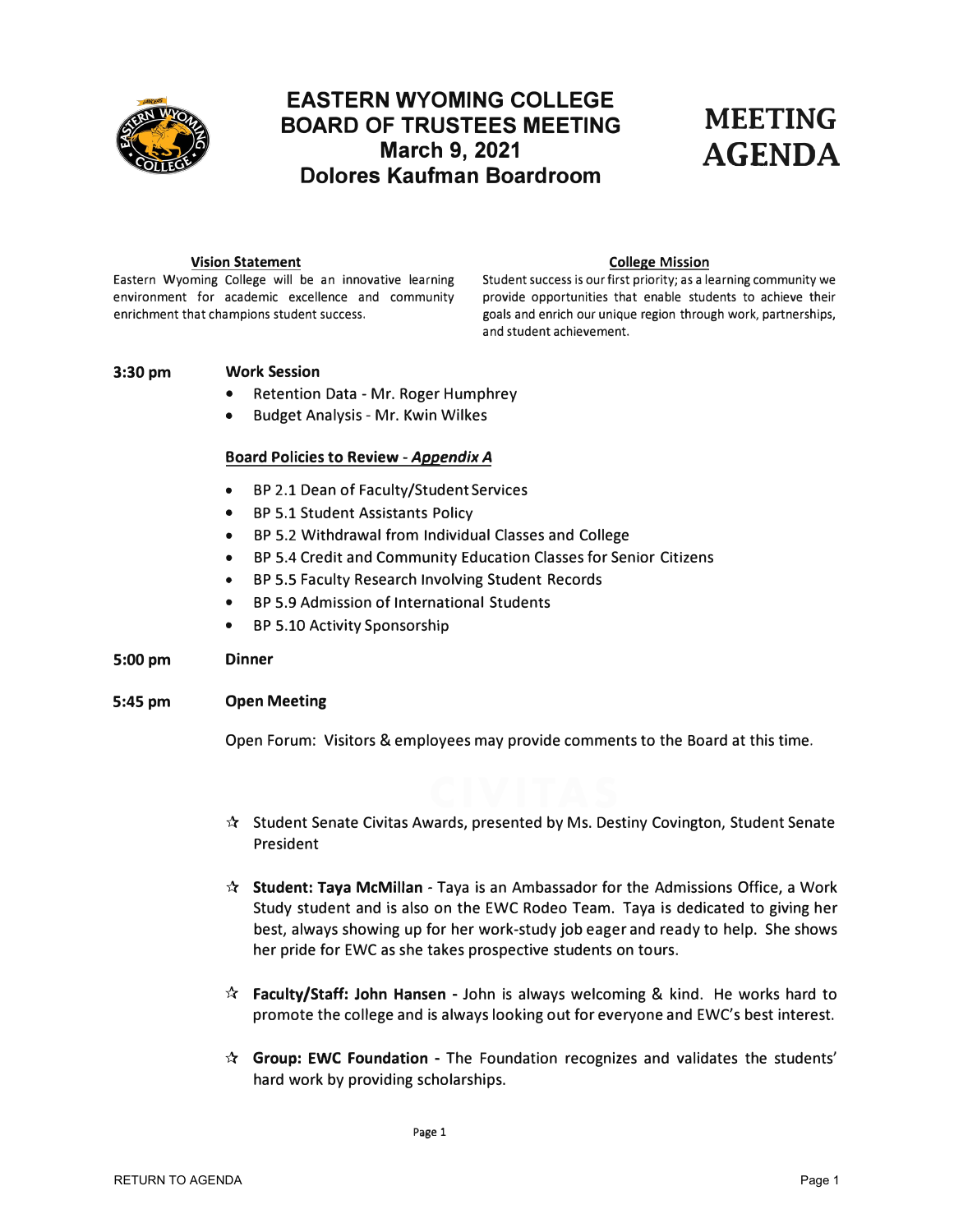# **APPROVE: AGENDA**

**RECOMMENDED ACTION:** Motion to approve the February agenda, as presented.

## **President's Update**

# **CONSENT AGENDA -***Appendix B*

Trustees, please contact Dr. Travers with any questions prior to the board meeting.

# **APPROVE: The March 9, 2021, Consent Agenda, which includes:**

- 1. Minutes from the February 9, 2021, Board Meeting
- 2. The resignation of Danielle Hanzlik, Academic/Student Services Administrative Specialist. Ms. Hanzlik submitted her letter of resignation effective March 9, 2021. *Prepared by Ms. Holly Lara, Director of Human Resources*

## **ACTION ITEMS -***Appendix C*

**APPROVE: March Financial Report** - *Mr. Kwin Wilkes, VP for Administrative Services*

**RECOMMENDED ACTION:** Motion to approve the March Financial Report, as presented.

# **FIRST READING BOARD POLICIES** *-Appendix A*

**APPROVE:** First reading revisions to Board Policy 2.1 Dean of Faculty/Student Services.

**RECOMMENDED ACTION:** Motion to approve on first reading revisions to Board Policy 2.1 Dean of Faculty/Student Services, as presented.

**APPROVE:** First reading revisions to Board Policy 5.1 Student Assistants Policy

**RECOMMENDED ACTION:** Motion to approve on first reading revisions to Board Policy 5.1 Student Assistants Policy, as presented.

**APPROVE:** First reading revisions to Board Policy 5.2 Withdrawal from Individual Classes and College

> **RECOMMENDED ACTION:** Motion to approve on first reading revisions to Board Policy 5.2 Withdrawal from Individual Classes and College, as presented.

**APPROVE:** First reading revisions to Board Policy 5.4 Credit and Community Education Classes for Senior Citizens

> **RECOMMENDED ACTION:** Motion to approve on first reading revisions to Board Policy 5.4 Credit and Community Education Classes for Senior Citizens.